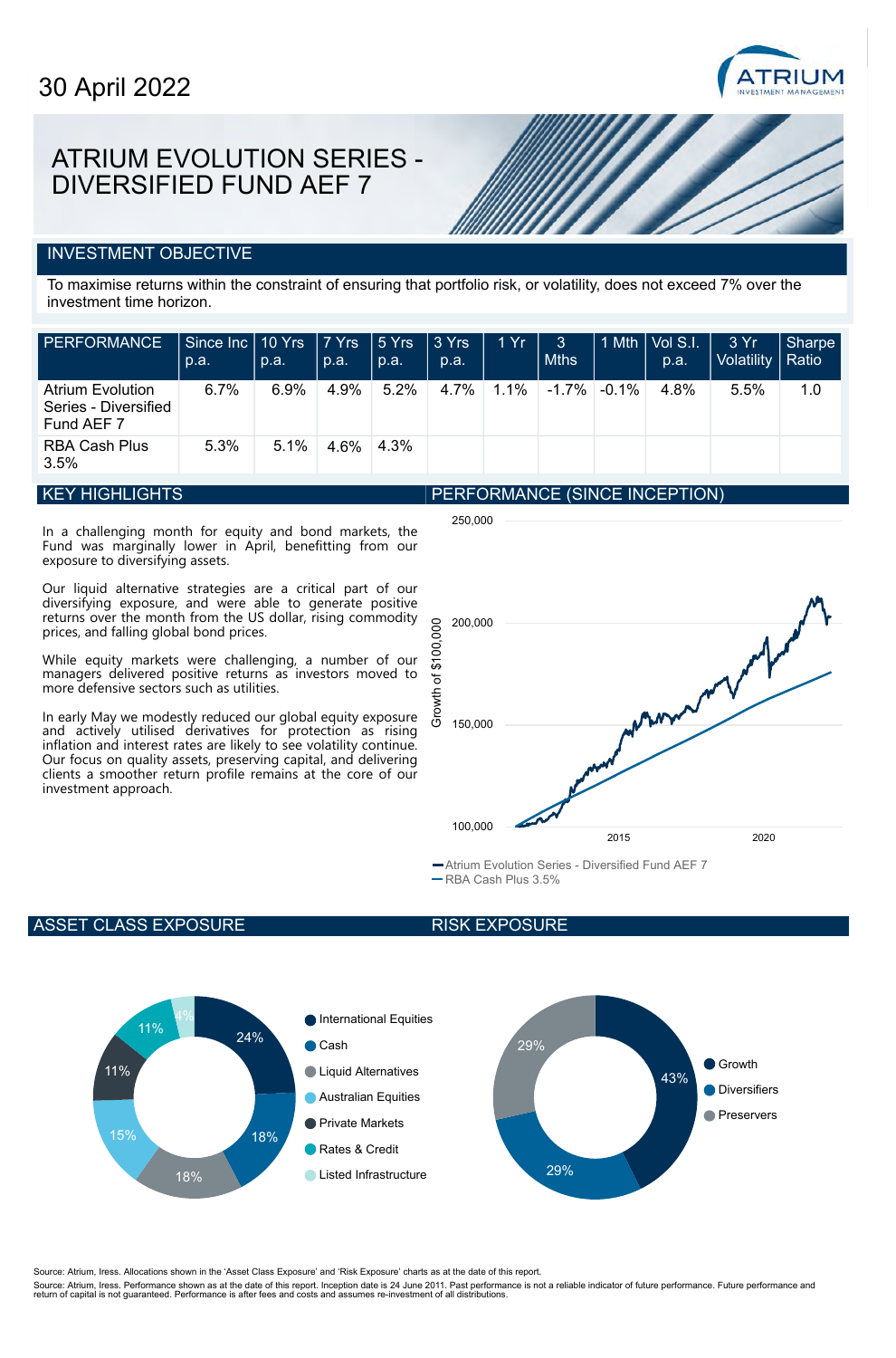

# ATRIUM EVOLUTION SERIES - DIVERSIFIED FUND AEF 7

#### MARKET COMMENTARY

April was again a volatile month in markets, with the key driver remaining heightened inflation, and what this means for central bank actions on monetary policy. The US market fell -8.7% for the month to be down -12.9% since the start of the year. The Australian market substantially outperformed losing only -0.9% in the month despite an approaching domestic rate hike (and election). Yields again rose sharply in major global bond markets, and credit markets were weak. The Australian dollar fell -5.6% against its US counterpart.

US equities were again volatile and weak in April. The S&P 500 Index generated -8.7% for the month, with only the defensive Consumer Staples in positive territory (+2.6%) amongst the major sectors. On the other hand the weakness was most striking in the Information Technology sector, which fell -11.3% in April driven by a combination of higher bond yields and concerns around Q1 earnings. Looking at the largest single name detractors from the S&P 500 return for April, it was Amazon, Apple, Microsoft, NVIDIA, Tesla, Google and Netflix, which contributed most to the downside. A number of these stocks, notably Amazon (-23.8%) and Netflix (-49.2%), were driven by weak Q1 earnings releases. Telecommunications (-15.6%) and Consumer Discretionary (-13.0%) performed poorly, although equity market losses were broad-based in this environment of heightened uncertainty around high inflation and slowing economic growth. European equities outperformed during April, partly reflecting a perceived Value factor bias to the local markets, when compared to a much deeper Growth bias in the US. Within Europe, the German market remained under the most pressure, with proximity to Ukraine, energy woes and very elevated Producer Price indices all causing concern to investors. Emerging Markets were negative (-3.5%) for the month, although outperformed the US which is somewhat surprising given the higher US bond yields and associated strength of the US dollar.

Australian equities fell only slightly (-0.9%) in April, leaving the Australian market a strong outperformer, and . Since the start of 2022, the Australian market has been supported by strong gains in a number of sectors, most notably those driven by exposure to commodities and oil given the impact of the war in Ukraine on commodity prices. During April however, the Materials sector fell, with the Utilities sector taking the lead, generating 9.3% for the month. The Insurance sector was also strong (+5.2%), buoyed by higher bond yields. The Banks declined, but only -1.0% for the month. The small local Information Technology sector struggled as was the case offshore, falling -10.4% for the month as higher bond yields caused investors to shift away from longer-term growth plays.

With inflation at 40 year highs across a range of economies, bond markets were hit as yields rose sharply to reflect a much faster pace of hikes and a higher "terminal rate". The US Federal Reserve (Fed) hiked rates in March, the first in this cycle, although markets continue to expect a substantial amount of further tightening policy over 2022. Yields rose aggressively, with US 10-yr yields rising almost 60 basis points (bps), leading to sharp negative returns on the bond market index for the month. The Reserve Bank of Australia has seemingly mis-read the domestic inflationary pressures and was fully expected to hike either in May or June, with a substantial quantum of hikes to follow over the course of 2022. Australian 10-yr bond yields rose 29 bps in the month. Credit markets remained under pressure with spreads widening, consistent with weaker equities and higher market volatility.

The Australian dollar fell sharply against the US dollar, more reflective of US dollar strength across the board as the Fed hiked rates and indicated substantial further hikes to come. Oil rose sharply, as did coal. Iron ore was broadly flat as markets grapple with the cooling of activity in China on the back of COVID-19-linked lockdowns.

### PORTFOLIO COMMENTARY

In a month that was challenging for equity and traditional multi asset funds alike, the Fund was marginally lower in April, benefitting from solid performances from its liquid alternative managers, while also generating strong outperformance within the global equity segment of the portfolio. As highlighted in previous commentary, traditional allocations to equities and bonds were likely to be challenged in a higher inflationary environment. This has now proven to being the case as global government bond indices as well as global share markets both fell over the past quarter, with April particularly impacted.

This contrasts with our allocation to diversifying assets such as liquid alternatives which were the main contributor to returns in April and the key reason the Fund's performance remained in positive territory over the month. Examples of strategies that provided stellar performance include the P/E Global FX Alpha Fund which benefited from the strongly performing US dollar, along with our exposure to trend following strategies within Crown Diversified Macro Segregated Portfolio and One River Systemic Trend. These were both on the right side of the continued rally in commodity markets and falls in global bond prices.

While equity markets were challenging over the month, both Antipodes Global Fund -Long and the Global Listed Infrastructure mandate (managed by Magellan) were able to deliver positive returns, with the latter in particular performing well as investors moved back towards more defensive names – such as those within the utilities sector. Our allocation to the Hyperion Global Growth Companies Fund was the only global manager to underperform as a number of its quality technology holdings were sold down over the month.

Within domestic equities, the Atrium Equity Opportunities Fund fell as investors fear that the RBA may raise interest rates too aggressively (in early May the RBA raised interest rates by 25bps) – this negatively impacted a number of domestic consumer stocks such as Lovisa and City Chic.